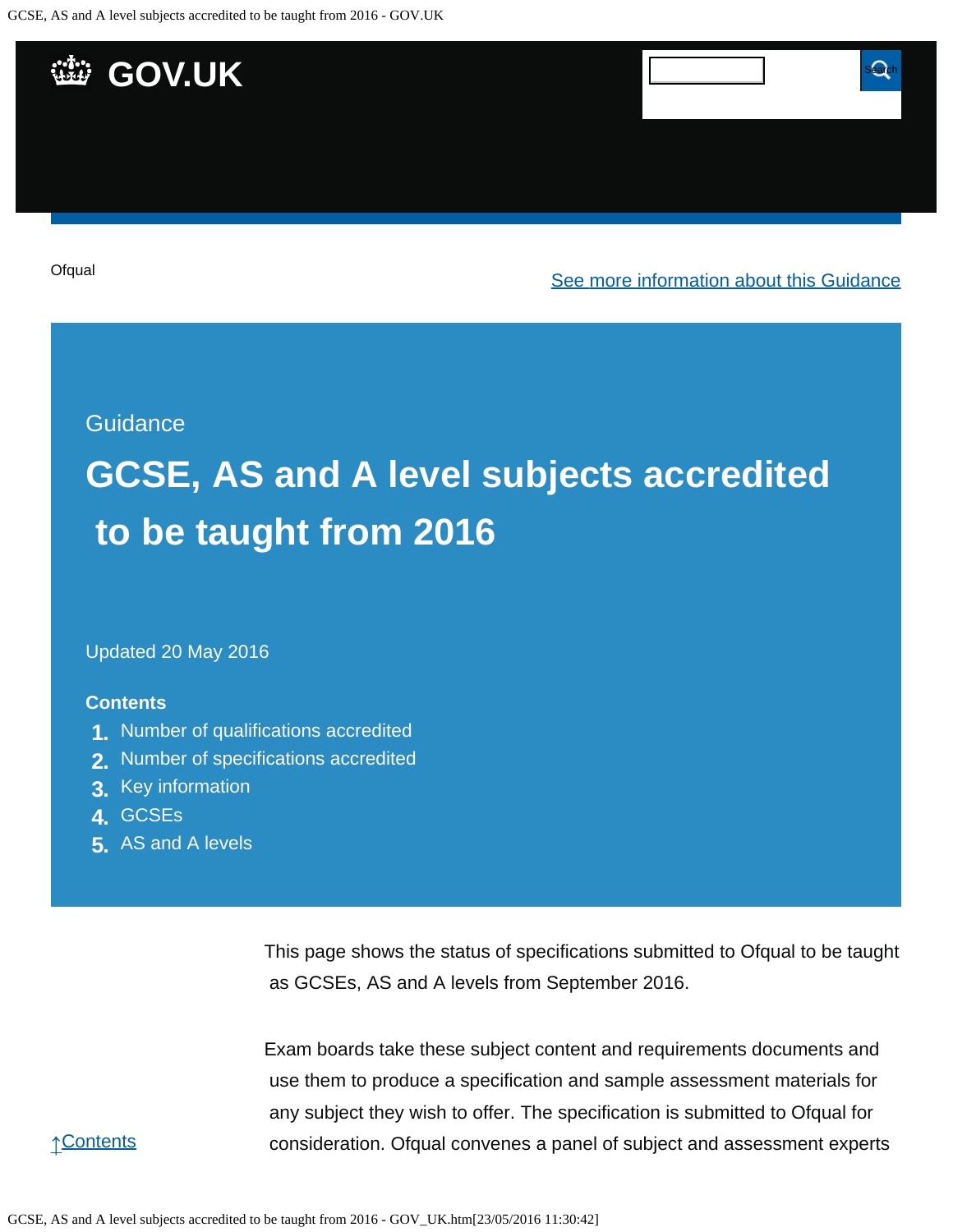to scrutinise the specification and make a decision on whether it meets all the requirements for that subject. If it does, it will be accredited and teachers will be able to use it. If it does not, it will be sent back to the exam board and they will have to change their specification based on the feedback given by Ofqual. When they have made the amendments they will submit the new specification.

We have produced [a diagram of the accreditation process](https://s-media-cache-ak0.pinimg.com/originals/ce/98/b8/ce98b80566a5db550a3c26889667b9f8.png)  $\mathbb{R}$ .

### **Number of qualifications accredited**

In 17 of 20 GCSE subjects, all submitted specifications have been accredited. For the remaining 3 subjects, all but 1 exam board have their specifications accredited.

In 7 of 11 AS and A level subjects, all submitted specifications have been accredited. For the remaining 4, all but 1 exam board have their specifications accredited.

**2.**

**1.**

### **Number of specifications accredited**

#### **2.1 For teaching from 2016**

To date, 133 of 147 submitted specifications (90%) have been accredited.

77 of 83 GCSE specifications have been accredited.

56 of 64 AS and A level specifications have been accredited.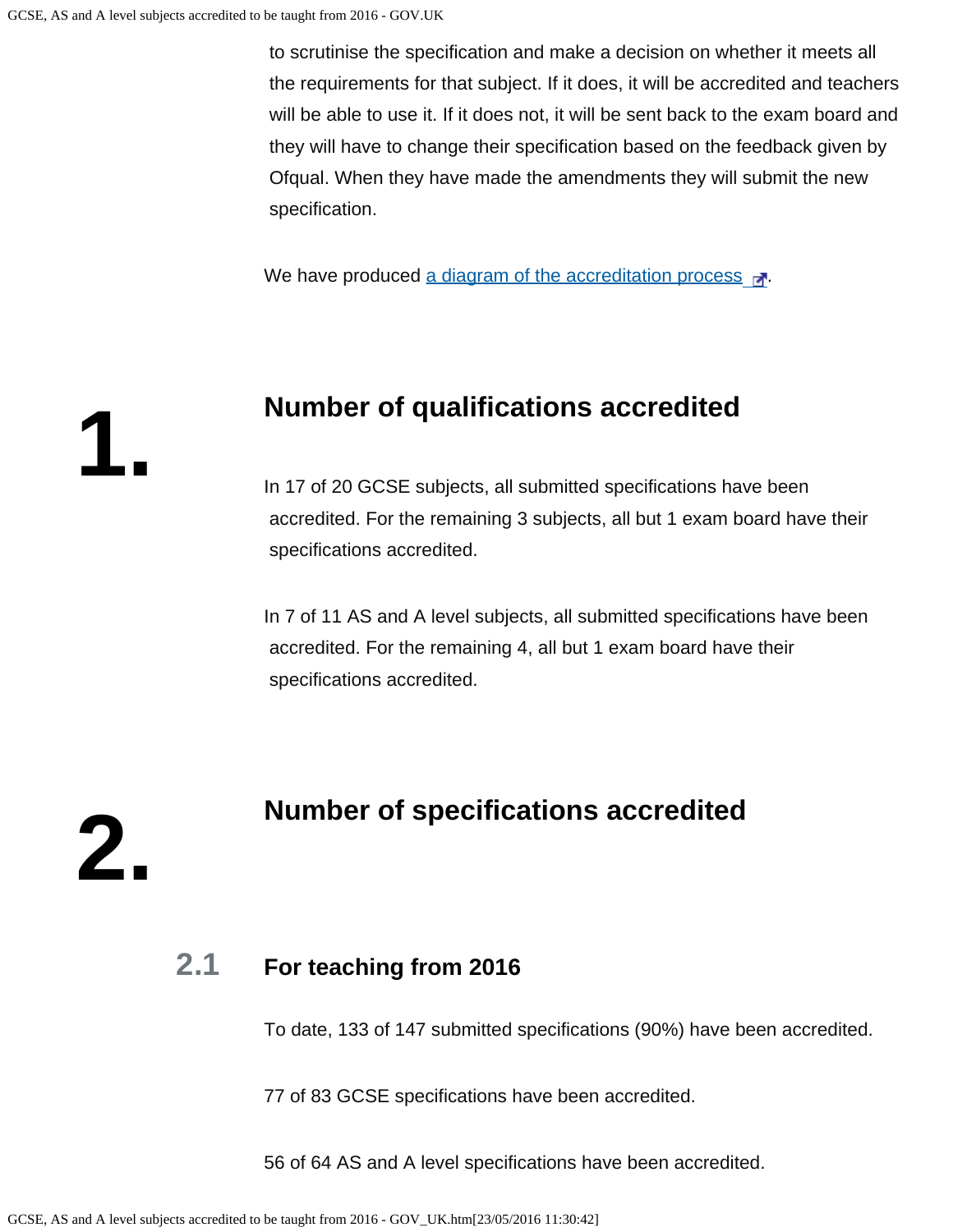**3.**

## **Key information**

| Entry                    | <b>Meaning</b>                                                                                                                                |  |  |
|--------------------------|-----------------------------------------------------------------------------------------------------------------------------------------------|--|--|
|                          | Specification accredited                                                                                                                      |  |  |
|                          | Exam board is not submitting a specification for this subject                                                                                 |  |  |
| 'submission<br>due'      | The date the exam board is aiming to submit for accreditation                                                                                 |  |  |
| 'awaiting<br>submission' | We are awaiting a submission from the exam board but they have not indicated<br>when we will receive it or the date they indicated has passed |  |  |
| 'submission<br>received' | We have received a specification from the exam board and it is awaiting an<br>accreditation decision                                          |  |  |



### **GCSEs**

| -                      | <b>AQA</b>               | <b>OCR</b> | <b>Pearson (Edexcel)</b> | <b>WJEC</b><br><b>Eduqas</b> |
|------------------------|--------------------------|------------|--------------------------|------------------------------|
| Art and design         |                          |            |                          |                              |
| Biology                |                          | Spec A:    |                          |                              |
|                        |                          | Spec B:    |                          |                              |
| Chemistry              |                          | Spec A:    |                          |                              |
|                        |                          | Spec B:    |                          |                              |
| Citizenship            |                          |            |                          |                              |
| <b>Classical Greek</b> | $\overline{\phantom{a}}$ |            | ۰                        | ۰                            |
| Combined<br>science    | Spec<br>'Synergy':       | Spec A:    |                          |                              |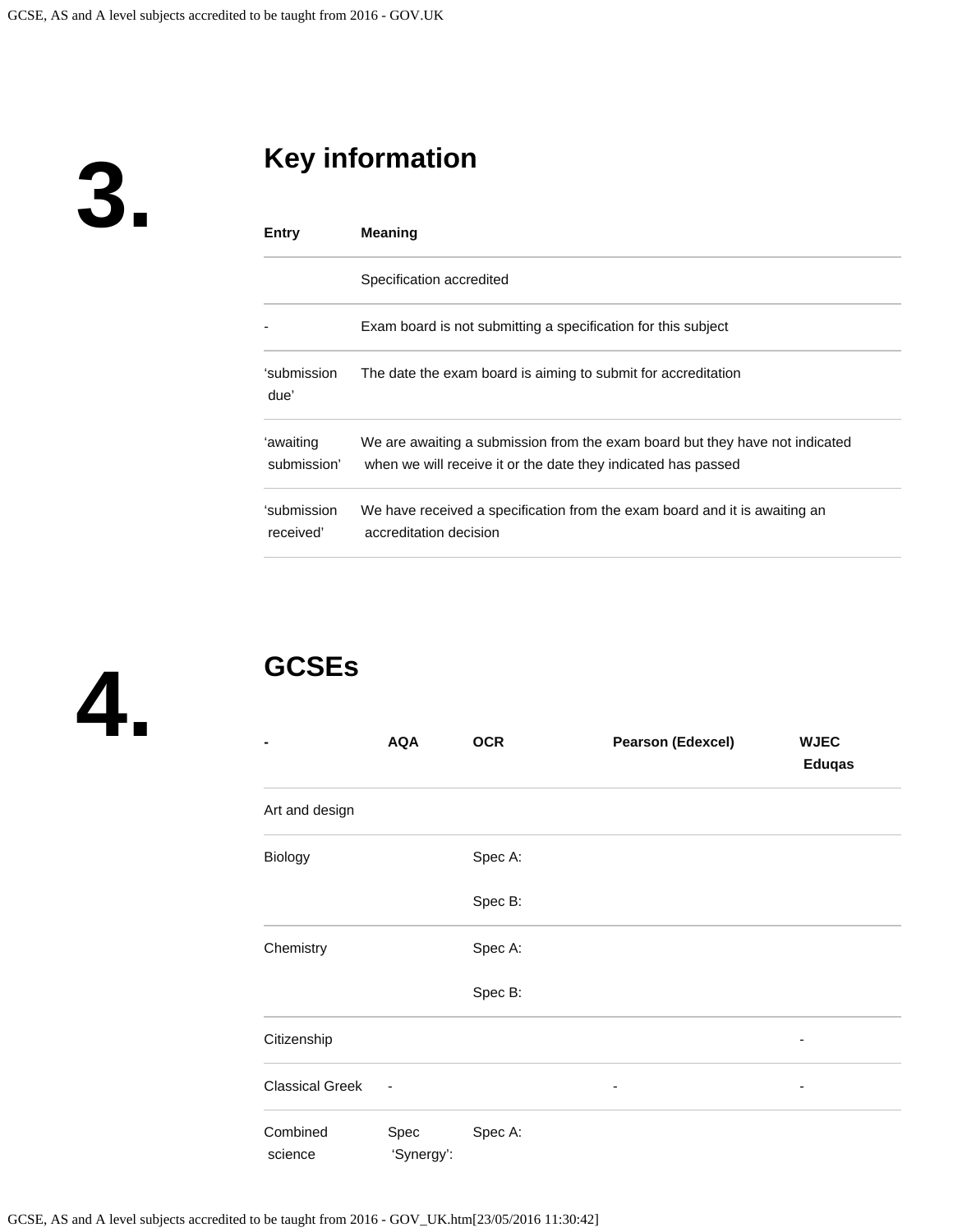| spec |  |
|------|--|
|------|--|

|                                      | Spec<br>'Trilogy': |                                        |                                             |                            |
|--------------------------------------|--------------------|----------------------------------------|---------------------------------------------|----------------------------|
| Computer<br>science                  |                    |                                        |                                             |                            |
| Dance                                |                    |                                        |                                             |                            |
| Drama                                |                    | 5th submission<br>due 25th May<br>2016 |                                             |                            |
| Food<br>preparation<br>and nutrition |                    |                                        |                                             |                            |
| French                               |                    |                                        |                                             |                            |
| Geography                            |                    | Spec A:                                | Spec A:                                     | Spec A:                    |
|                                      |                    | Spec B:                                | Spec B:                                     | Spec B:                    |
| German                               |                    |                                        |                                             | awaiting 6th<br>submission |
| History                              |                    | Spec A:                                |                                             |                            |
|                                      |                    | Spec B:                                |                                             |                            |
| Latin                                |                    |                                        |                                             |                            |
| Music                                |                    |                                        |                                             |                            |
| Physical<br>education                |                    |                                        |                                             |                            |
| Physics                              |                    | Spec A:                                |                                             |                            |
|                                      |                    | Spec B:                                |                                             |                            |
| Religious<br>studies                 | Spec A:            | Spec:                                  | Spec A: 4th submission<br>due 27th May 2016 | Spec:                      |
|                                      |                    | Spec 'SC':                             |                                             | Spec 'SC':                 |
|                                      | Spec B:            |                                        | Spec B: 4th submission<br>due 27th May 2016 |                            |
|                                      | Spec               |                                        | Spec 'SC A': 3rd                            |                            |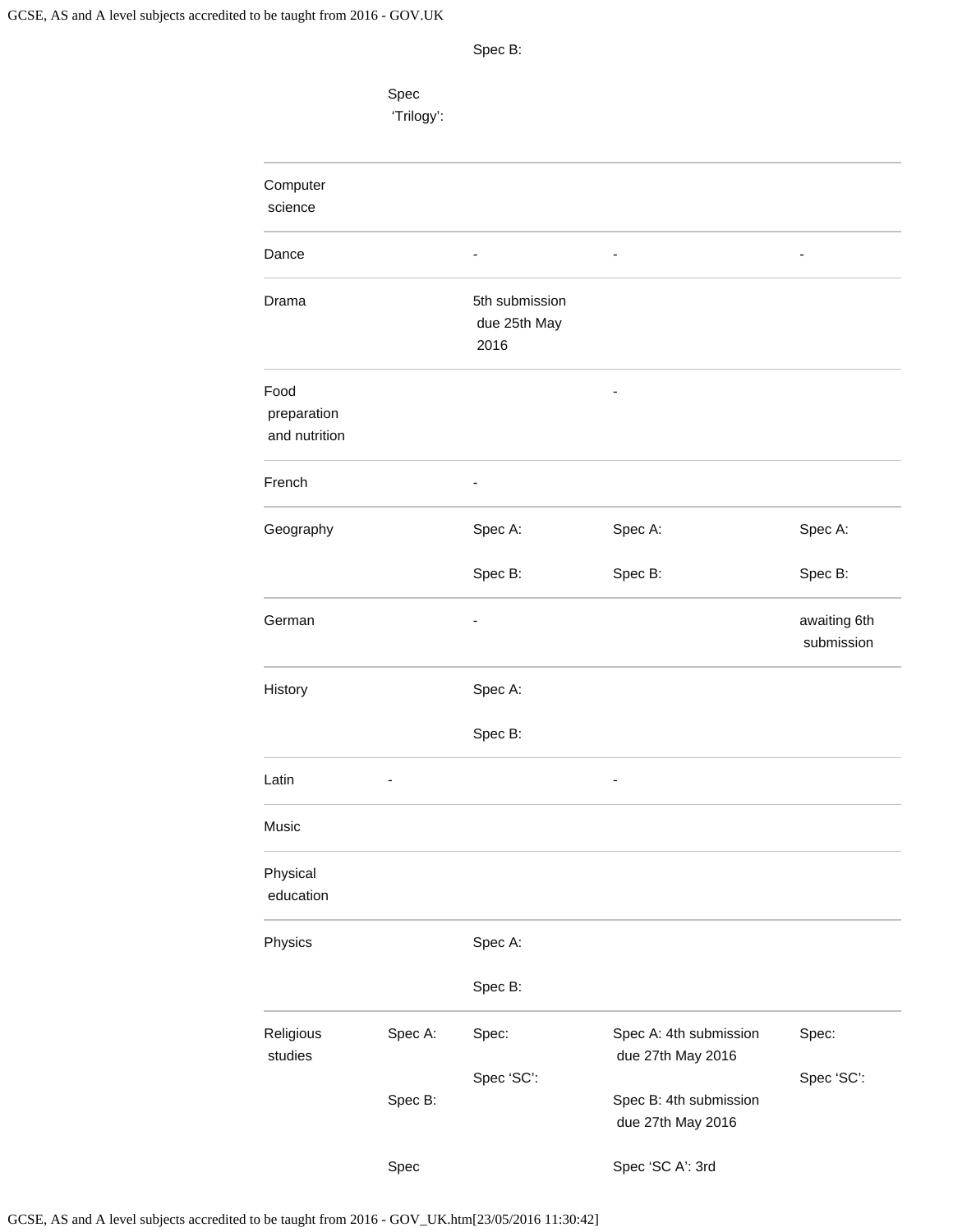'SC': submission due 3rd June 2016

> Spec 'SC B': 3rd submission due 3rd June 2016

Spanish -

**5.**

### **AS and A levels**

|                                | <b>AQA</b>                   | <b>OCR</b>               | Pearson<br>(Edexcel) | <b>WJEC Eduqas</b>         |
|--------------------------------|------------------------------|--------------------------|----------------------|----------------------------|
| Classical Greek: A<br>level    |                              |                          | -                    |                            |
| Classical Greek: AS<br>level   |                              |                          |                      |                            |
| Dance: A level                 |                              |                          | ٠                    |                            |
| Dance: AS level                |                              | ÷,                       | ÷,                   | $\blacksquare$             |
| Drama and theatre: A<br>level  |                              |                          |                      |                            |
| Drama and theatre:<br>AS level |                              |                          |                      |                            |
| French: A level                |                              |                          |                      | awaiting 5th<br>submission |
| French: AS level               |                              | $\overline{\phantom{a}}$ |                      | awaiting 5th<br>submission |
| Geography: A level             | 4th submission due<br>20 May |                          |                      |                            |
| Geography: AS level            | 4th submission due<br>20 May |                          |                      |                            |
| German: A level                |                              |                          |                      | awaiting 5th<br>submission |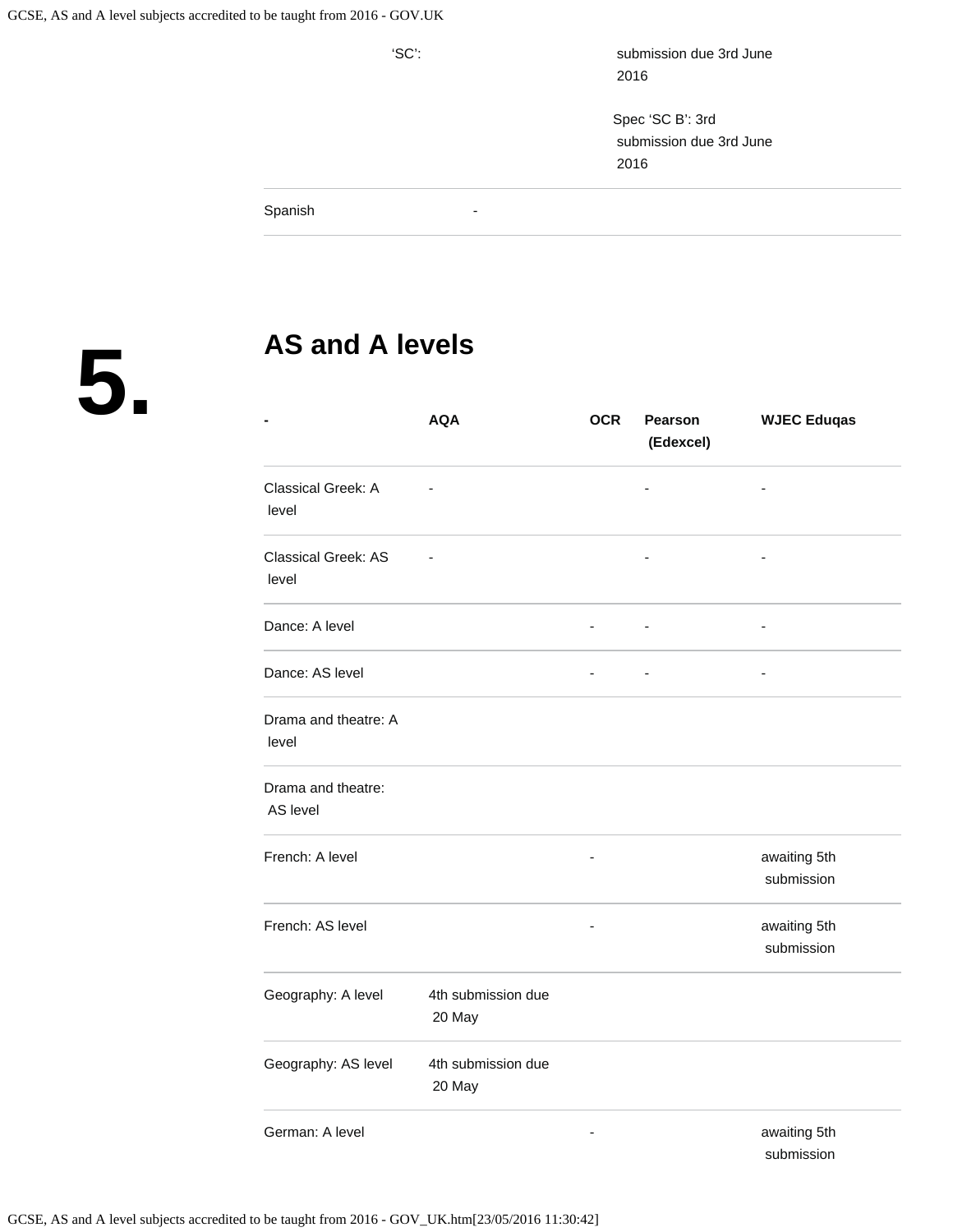| German: AS level                | awaiting 5th<br>submission |
|---------------------------------|----------------------------|
| Latin: A level                  |                            |
| Latin: AS level                 |                            |
| Music: A level                  |                            |
| Music: AS level                 |                            |
| Physical education: A<br>level  |                            |
| Physical education:<br>AS level |                            |
| Religious studies: A<br>level   |                            |
| Religious studies: AS<br>level  |                            |
| Spanish: A level                | awaiting 5th<br>submission |
| Spanish: AS level<br>-          | awaiting 5th<br>submission |

Is there anything wrong with this page?